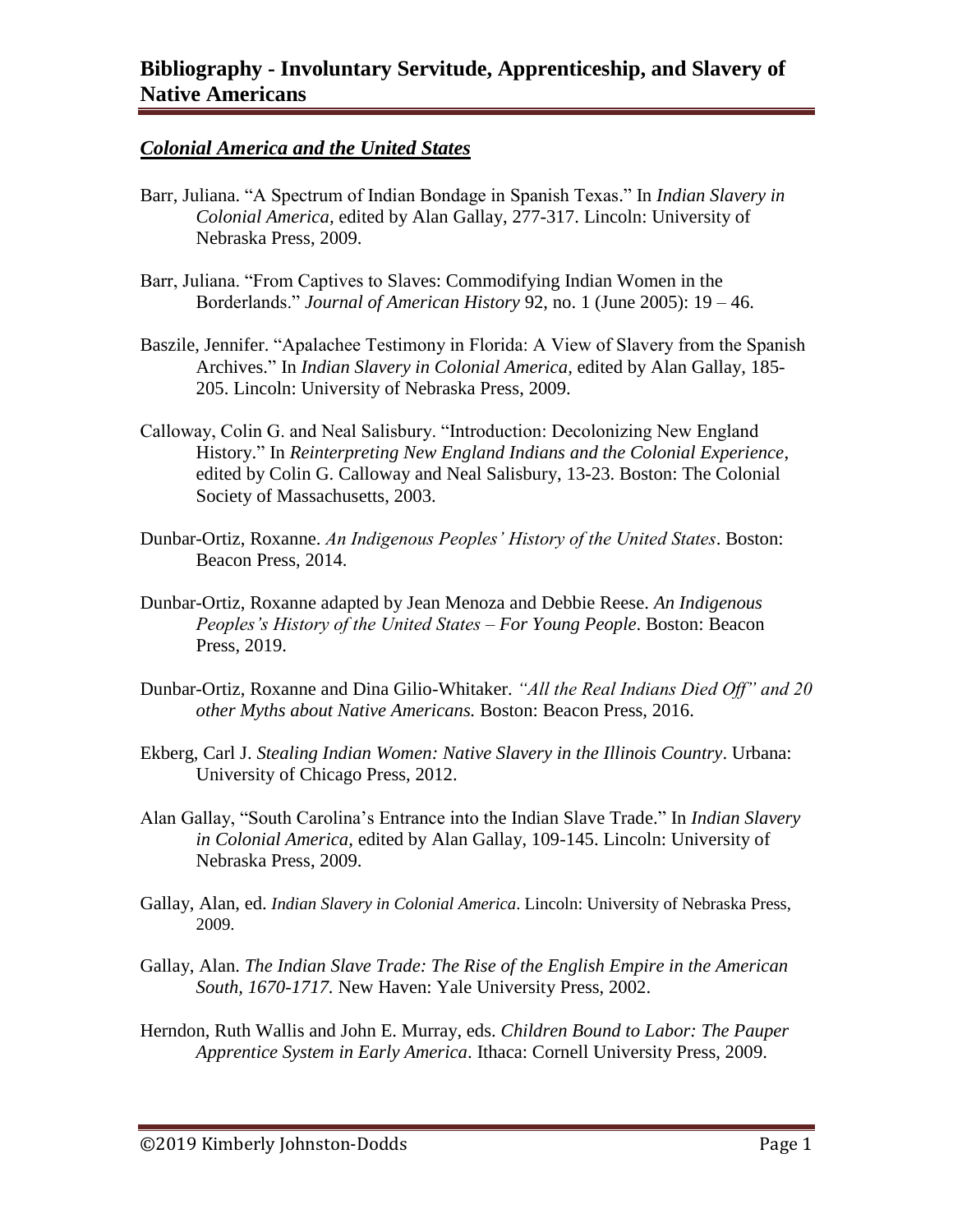- Herndon, Ruth Wallis. *Unwelcome Americans: Living on the Margin in Early New England.* Philadelphia: University of Pennsylvania Press, 2001.
- Herndon, Ruth Wallis and Ella Wilcox Sekatau. "Colonizing the Children: Indian Youngsters in Servitude in Early Rhode Island." In *Reinterpreting New England Indians and the Colonial Experience*, edited by Calloway, Colin G. and Neal Salisbury, 137-173. Boston: The Colonial Society of Massachusetts, 2003.
- Herndon, Ruth Wallis and Ella Wilcox Sekatau. "The Right to a Name: The Narragansett People and Rhode Island Officials in the Revolutionary Era." In *After King Philip's War: Presence and Persistence in Indian New England*, edited by Colin G. Calloway, 114-142. Hanover: University Press of New England, 1997.
- Kawashima, Yasuhide. "Indian Servitude in the Northeast." In *History of Indian-White Relations, Handbook of North American Indians, vol. 4*, edited by Wilcomb Washburn, 404-410*.* Washington, D.C: Smithsonian Institution, 1988.
- La Vere, David. *The Tuscarora War: Indians, Settlers and the Fight for the Carolina Colonies*. Chapel Hill: The University of North Carolina Press, 2015.
- Lamar, Howard. "From Bondage to Contract: Ethnic Labor in the American West, 1600- 1890." In *The Countryside in the Age of Capitalist Transformation: Essays in the Social History of Rural America*, edited by Steven Hahn and Jonathon Prude, 293- 324. Chapel Hill: The University of North Carolina Press, 1985.
- Lauber, Almon Wheeler. *Indian Slavery in Colonial Times within the Present Limits of the United States.* Williamstown: Cornerhouse Publishiers, 1979. Reprint of 1913 edition.
- Miller, Alan N. *East Tennessee's Forgotten Children: Apprentcies from 1778 to 1911.*  Baltimore: Clearfield Company, Inc., 2001.
- Morris, Richard B. *Government and Labor in Early America*. New York: Columbia University Press, 1946.
- Morris, Thomas D. *Southern Slavery and the Law, 1619-1860*. Chapel Hill: The University of North Carolina Press, 1996.
- Newell, Margaret Ellen. *Brethren by Nature: New England Indians, Colonists, and the Origins of American Slavery*. Ithaca: Cornell University Press, 2015.
- Newell, Margaret Ellen. "Indian Slavery in Colonial New England." In *Indian Slavery in Colonial America,* edited by Alan Gallay, 33-66. Lincoln: University of Nebraska Press, 2009.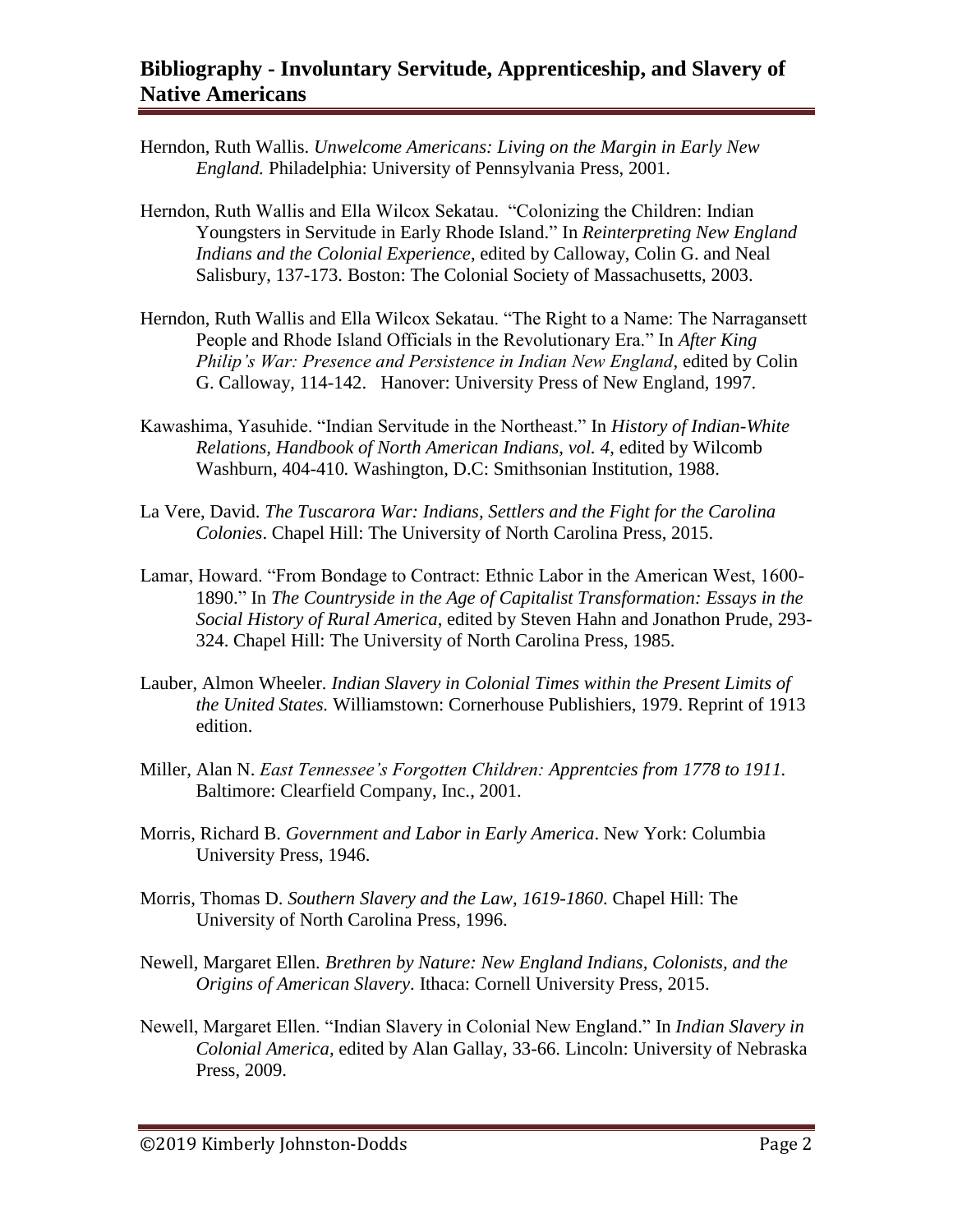- Newell, Margaret Ellen. "The Changing Nature of Indian Slavery in New England, 1670-1720." In *Reinterpreting New England Indians and the Colonial Experience*, edited by Colin G. Calloway and Neal Salisbury, 106-136. Boston: The Colonial Society of Massachusetts, 2003.
- O'Brien, Jean M. "'Divorced' from the Land: Resistance and Survival of Indian Women in Eighteenth-Century New England." In *After King Philip's War: Presence and Persistence in Indian New England,* edited by Colin G. Calloway, 144-161. Hanover: University Press of New England, 1997.
- Ramsey, William L. *The Yamasee War: A Study of Culture, Economy, and Conflict in the Colonial South*. Lincoln: University of Nebraska Press, 2008.
- Reséndez, Andrés. *The Other Slavery: The Uncovered Story of Indian Enslavement in America.* Boston: Houghton Mifflin Harcourt, 2016.
- Richmond, Trudie Lamb and Amy E. Den Ouden. "Recovering Gendered Political Histores: Local Struggles and Native Women's Resistance in Colonial Southern New England." In *Reinterpreting New England Indians and the Colonial Experience*, edited by Calloway, Colin G. and Neal Salisbury, 174-213. Boston: The Colonial Society of Massachusetts, 2003.

Rushforth, Brett. *Bonds of Alliance: Indigenous & Atlantic Slaveries in New France*. Chapel Hill: University of North Carolina Press, 2012.

Schroeder, Albert H. and Omer C. Stewart. "Indian Servitude in the Southwest." In *History of Indian-White Relations, Handbook of North American Indians, vol. 4*, edited by Wilcomb Washburn, 410-413*.* Washington, D.C: Smithsonian Institution, 1988.

Sleeper-Smith, Susan, Juliana Barr, Jean M. O'Brien, Nancy Shoemaker and Scott Manning Stevens, eds. *Why You Can't Teach United States History without American Indians*. Chapel Hill: The University of North Carolina Press, 2015.

- Snyder, Christina. *Slavery in Indian Country: The Changing Face of Captivity in Early America*. Cambridge: Harvard University Press, 2010.
- Steinfeld, Robert J. *Coercion, Contract, and Free Labor in the Nineteenth Century*. Cambridge: Cambridge University Press, 2001.
- Steinfeld, Robert J. *The Invention of Free Labor: The Employment Relation in English & American Law and Culture, 1350-1870.* Chapel Hill: University of North Carolina Press, 1991.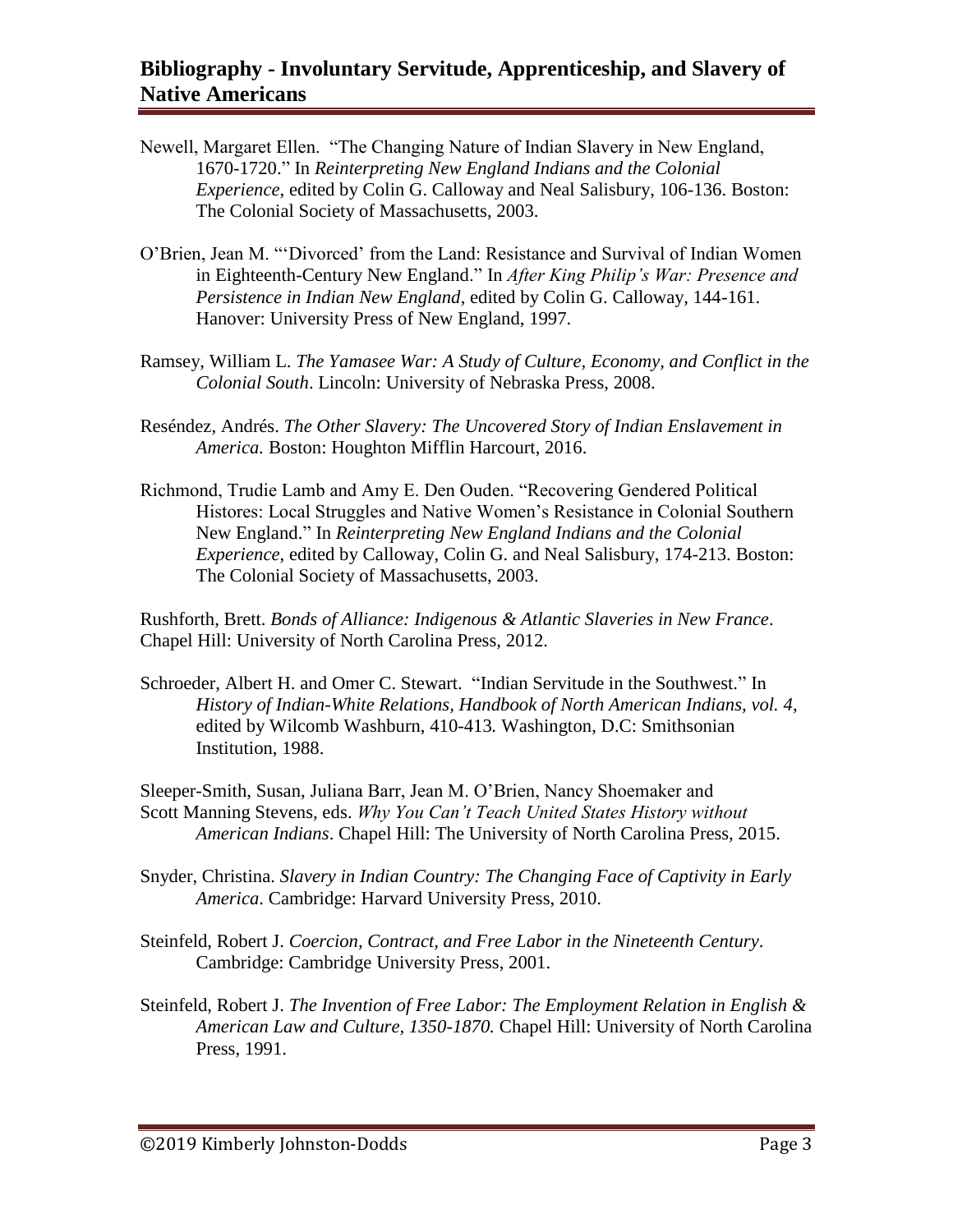- Thirsk, Joan. *Economic Policy and Projects: The Development of a Consumer Society in Early Modern England*. Oxford: Claredon Press, 1978.
- Tomlins, Christopher. *Freedom Bound: Law, Labor, and Civic Identity in Colonizing English America, 1580-1865*. New York: Cambridge University Press, 2010.
- Usner, Jr., Daniel H. *Indians, Settlers, & Slaves in a Frontier Exchange Economy.* Chapel Hill: University of North Carolina Press, 1992.
- Waldstreicher*,* David. *Runaway America: Benjamin Franklin, Slavery, and the American Revolution.* New York: Hill and Wang, 2004.
- Weber, David J. *The Spanish Frontier in North America*, New Haven: Yale University Press, 1992.
- Wood, Peter H. "Indian Servitude in the Southeast." In History *of Indian-White Relations, Handbook of North American Indians, vol. 4*, edited by Wilcomb Washburn, 407-409*.* Washington, D.C: Smithsonian Institution, 1988.
- Zipf, Karin L. *Labor of Innocents: Forced Apprenticeship in North Carolina, 1715-1919*. Baton Rouge: Louisiana State University Press, 2005.

#### *California*

- Amaguer, Tomás. *Racial Fault Lines: The Historical Origins of White Supremacy in California.* Berkeley: University of California Press, 1994.
- Bauer, William J., Jr. *We Were All Like Migrant Workers Here: Work, Community, and Memory on California's Round Valley Reservation, 1850-1941*. Chapel Hill: The University of North Carolina Press, 2009.
- Bauer, William J., Jr. *California through Native Eyes: Reclaiming History*. Seattle: University of Washington Press, 2016.
- Brown, John Henry. *Reminiscences and Incidents of Early Days of San Francisco.* San Francisco: The Grabhorn Press, 1933.
- Camp, Charles L., ed. *James Clyman: American Frontiersman, 1792-1881*. San Francisco: California Historical Society, 1928.
- Carranco, Lynwood and Estle Beard. "The Northern California Vendetta." *Journal of the West* 11, no. 4, (October 1972): 670-674.
- Carranco, Lynwood and Estle Beard*. Genocide and Vendetta: The Round Valley Wars of Northern California*. Norman: University of Oklahoma Press, 1981.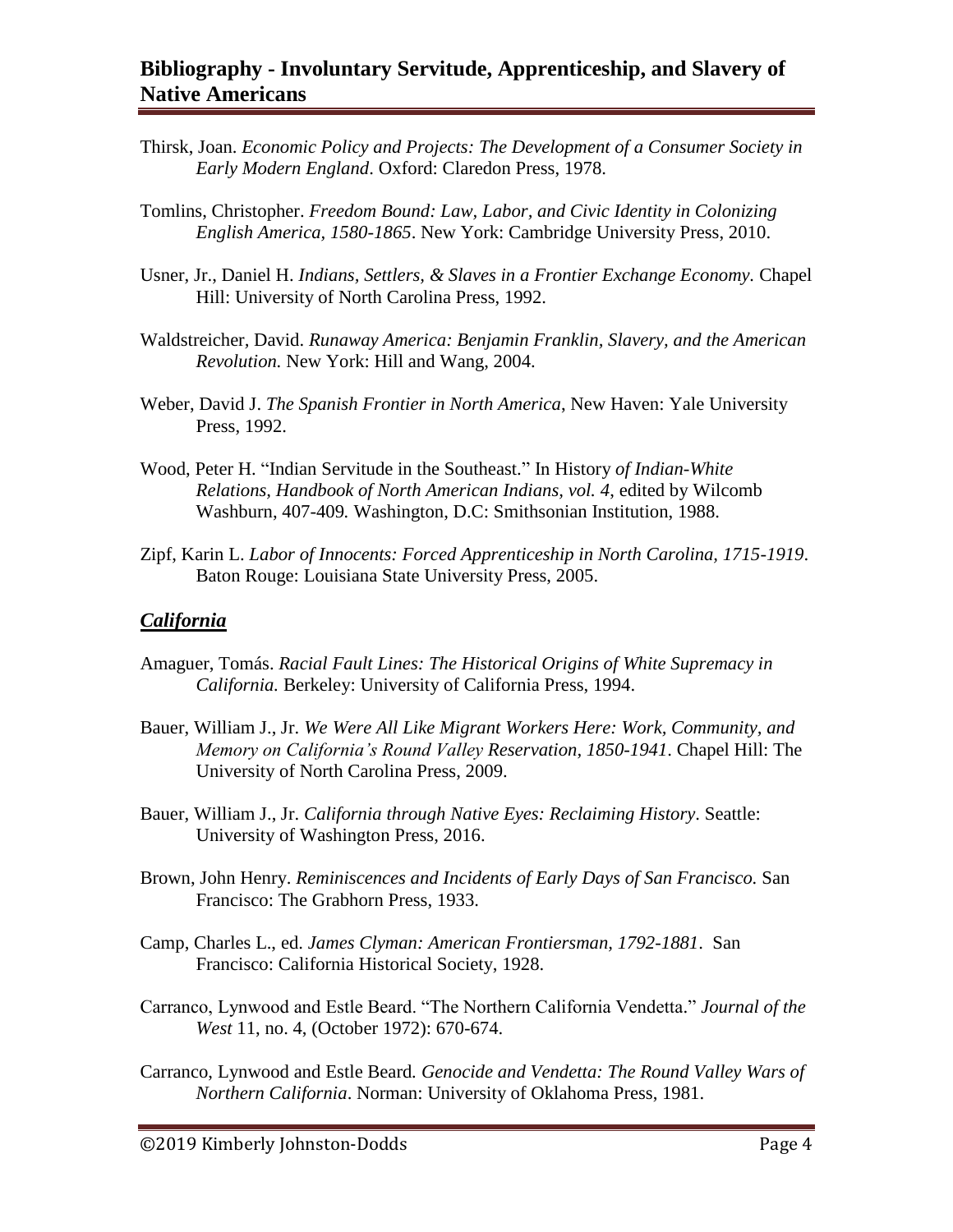- Carrico, Richard. *Strangers in a Stolen Land: Indians of San Diego County from Prehistory to the New Deal*. San Diego: Sunbelt Publications, 2008.
- Carrico, Richard L. "Sociopolitical Aspects of the 1775 Revolt at Mission San Diego de Alcala: an Ethnohistorical Approach." *Journal of San Diego History* 43, no. 3 (Summer 1997), [http://www.sandiegohistory.org/journal/97summer/missionrevolt.htm.](http://www.sandiegohistory.org/journal/97summer/missionrevolt.htm)
- Castillo, Edward D., trans. and ed. "The Assassination of Padre Andres Quintana by the Indians of Mission Santa Cruz in 1812: The Narrative of Lorenzo Asisara." *California History* (Fall 1989): 117-125.
- Castillo, Edward D. "The Native Response to the Colonization of Alta California." In *Columbian Consequences: Archaeological and Historical Perspectives on the Spanish Borderlands* West, vol. 1, edited by David Hurst Thomas, 377-394. Washington, D.C.: Smithsonian Institution Press, 1989.
- Castillo, Edward D. "An Indian Account of the Decline and Collapse of Mexico's Hegemony over the Missionized Indians of California." *American Indian Quarterly* 13, no.4 (Fall 1989): 391-408.
- Castillo, Edward D. "The Other Side of the 'Christian Curtain': California Indians and the Missionaries." *The Californians* 10 no.2 (Sept./Oct. 1992): 8-17.
- Castillo, Elias. *A Cross of Thorns: The Enslavement of California's Indians by the Spanish Missions*. Fresno: Craven Street Books, 2015.
- Chandler, Robert. "The Failure of Reform: White Attitudes and Indian Response in California During the Civil War Era." *Pacific Historian* 24, no. 3 (Fall 1980): 284-294.
- "Communications California Mission Indians: Two Perspectives." *California History* 70 no. 2 (Summer 1991): 206-215.
- Colley, Charles C. "The Missionization of the Coast Miwok Indians of California." *California Historical Society Quarterly* 49, no. 2 (June 1970): 143-162.
- Conners, Pamela A. *The Chico Round Valley Trail of Tears.* Unpublished Report Prepared for Mendocino National Forest, 1993.
- Cook, Sherburne F. *The Conflict between the California Indian and White Civilization*. Berkeley: University of California Press, 1976.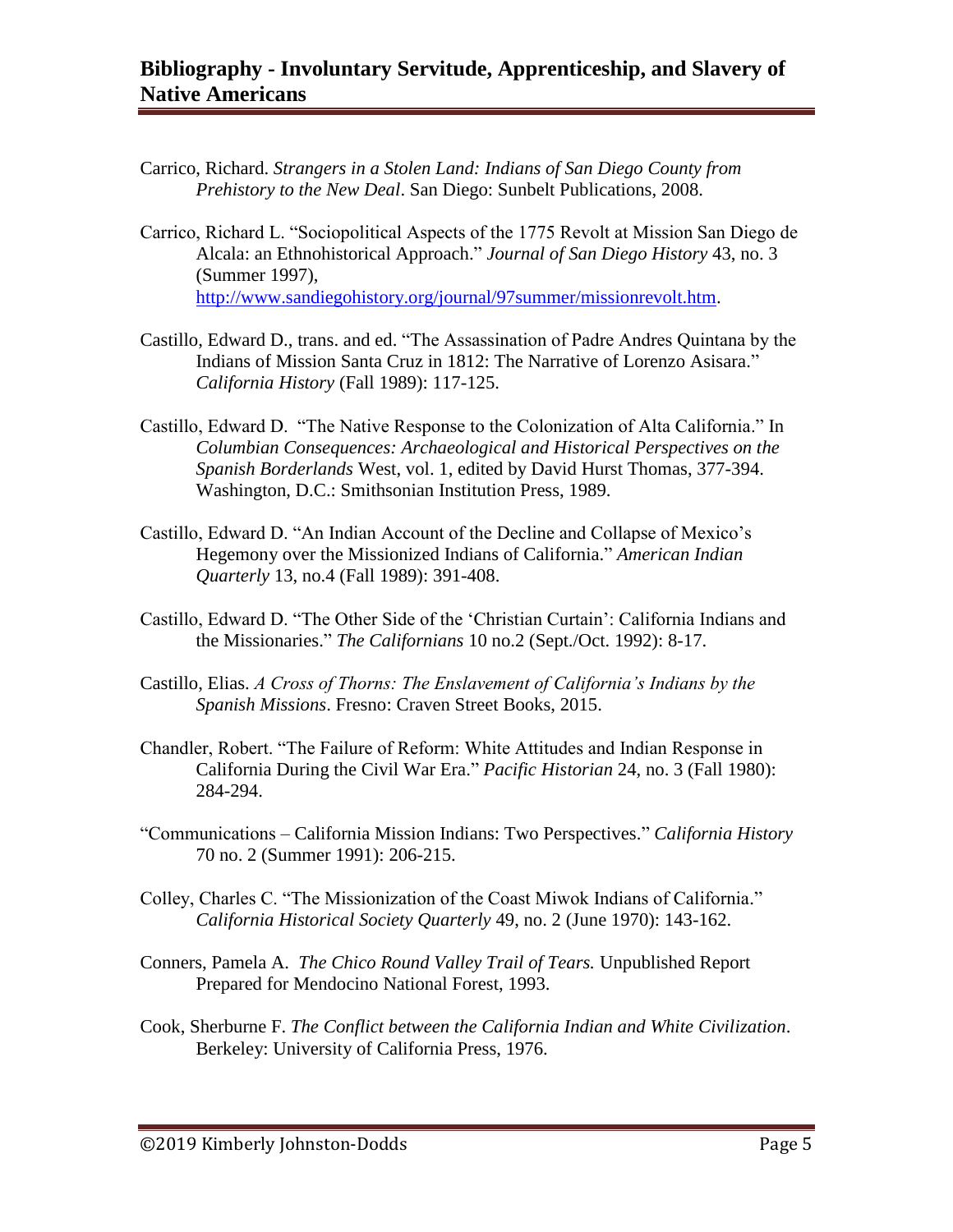- Cook, Sherburne F. "The Destruction of the California Indian." *California Monthly* 79, no. 3 (December 1968): 14-19.
- Cook, Sherburne F. "The American Invasion, 1848-1870" reprinted in *The Conflict Between the California Indian and White Civilization.* Berkeley: University of California Press, 1976.
- Costo, Rupert and Jeannette Henry Costo, eds. *The Missions of California: A Legacy of Genocide*. San Francisco: Indian Historian Press, 1987.
- Douglass, Belle. *The Last of the Oustomahs.* Nevada City, December 1921.
- Gillis, Michael J. and Michael F. Magliari. *John Bidwell & California: The Life & Writings of a Pioneer, 1841-1900.* Spokane: The Arthur H. Clark Company, 2004.
- Gonzalez, Michael J. "'The Child of the Wilderness Weeps for the Father of Our Country': The Indian and the Politics of Church and State in Provincial California." In *Contested Eden: California Before the Gold Rush*/*California History,* edited by Ramón A. Gutiérrez and Richard J. Orsi, 147-172. Berkeley: University of California Press/California Historical Society, Summer/Fall 1997.
- Finkelman, Paul. "The Law of Slavery and Freedom in California, 1848-1860." *California Western Law Review* 17, no. 3 (1981): 437-64.
- Haas, Lisbeth. *Conquest and Historical Identities in California, 1769-1936*. Berkeley: University of California Press, 1995.
- Hackel, Steven W. "The Staff of Leadership: Indian Authority in the Missions of Alta California." *William and Mary Quarterly* 54, no. 2 (April 1997): 347-376.
- Hackel, Steven W. "Land, Labor, and Production: The Colonial Economy of Spanish and Mexican California." In *Contested Eden: California Before the Gold Rush*/*California History*, edited by Ramón A. Gutiérrez and Richard J. Orsi, 111- 146. Berkeley: University of California Press/California Historical Society, Summer/Fall 1997.
- Hackel, Steven W. "Sources of Rebellion: Indian Testimony and the Mission San Gabriel Uprising of 1785." *Ethnohistory* 50, no. 4 (Fall 2003): 643-669.
- Harlan, Jacob Wright. *California '46 to'88.* San Francisco: The Bancroft Company, 1888.
- Heizer, Robert F. and Alan F. Almquist. *The Other Californians: Prejudice and Discrimination under Spain, Mexico, and the United States to 1920.* Berkeley: University of California Press, 1977.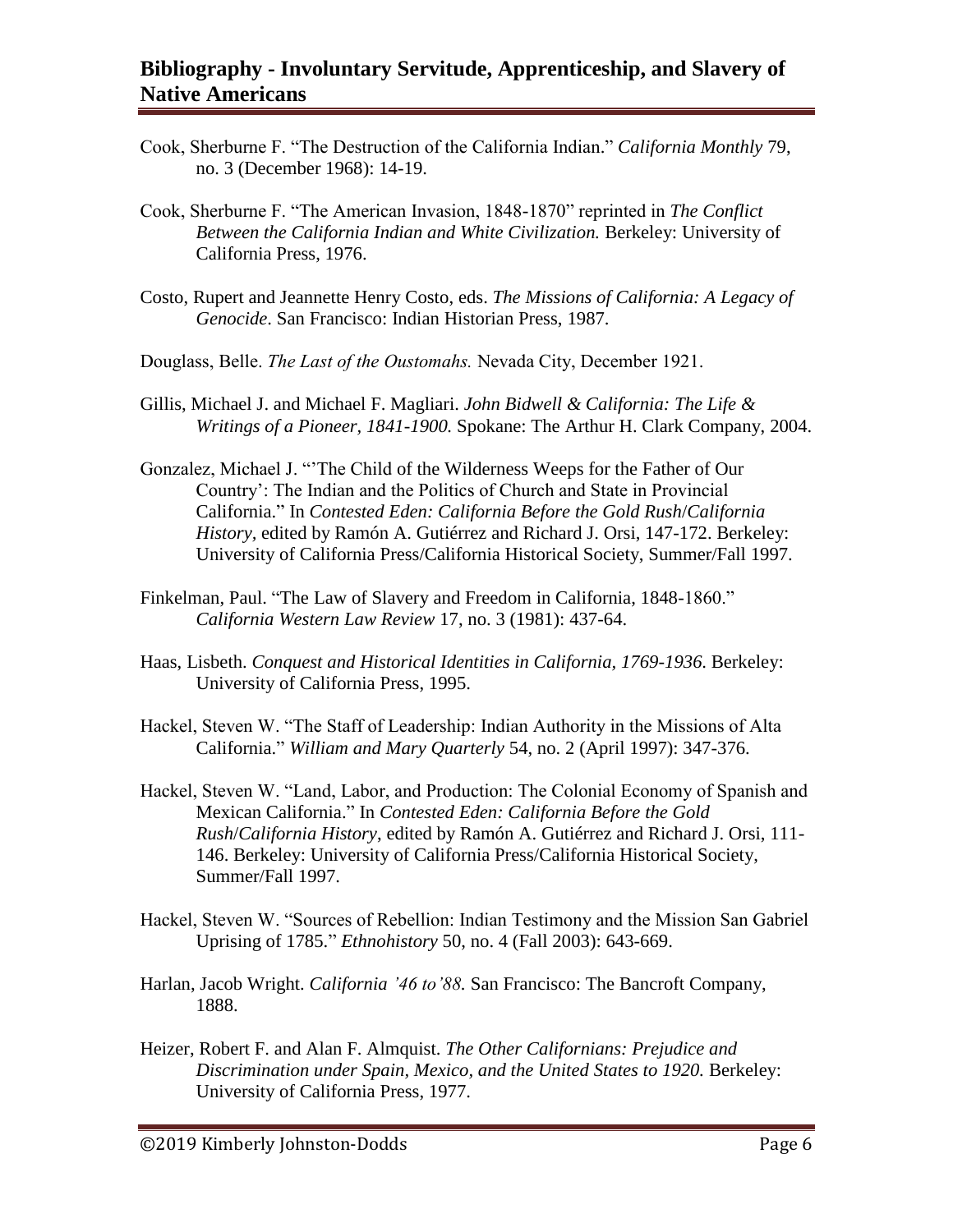- Heizer, Robert F. *The Destruction of California Indians.* Lincoln: University of Nebraska Press, 1974.
- Heizer, Robert F. "Indian Servitude in California." In *History of Indian-White Relations, Handbook of North American Indians, vol. 4*, edited by Wilcomb, Washburn, 414- 416. Washington, D.C: Smithsonian Institution, 1988.
- Hislop, Donald Lindsay. *The Nome Lackee Indian Reservation, 1854-1870.* Chico: Association for Northern California Records and Research, 1978.
- *History of Lake County.* Fresno: Valley Publishers, 1974; separate reprinting from *History of Napa and Lake Counties.* San Francisco: Slocum, Bowen & Co., 1881.
- Hurtado, Albert L. "Controlling California's Indian Labor Force: Federal Administration of California Indian Affairs during the Mexican War." *Southern California Quarterly* 61, no. 3 (1979): 217-238.
- Hurtado, Albert L. "California Indians and the Workaday West: Labor, Assimilation, and Survival." *California History* 69, no. 1 (Spring 1990): 2-11.
- Hurtado, Albert L. *Indian Survival on the California Frontier.* New Haven: Yale University Press, 1988.
- Ignoffo, Mary Jo. *Gold Rush Politics: California's First Legislature*. Sacramento: California State Senate, 1999.
- Jackson, Robert H. and Edward Castillo. *Indians, Franciscans, and Spanish Colonization: The Impact of the Mission System on California Indians*. Albuquerque: University of New Mexico Press, 1995.
- Johnston-Dodds, Kimberly. *Early California Laws and Policies Related to California Indians.* Sacramento: California Research Bureau, September 2002. [https://www.library.ca.gov/crb/02/14/02-014.pdf.](https://www.library.ca.gov/crb/02/14/02-014.pdf)
- Lindsay, Brendan C. *Murder State: California's Native American Genocide, 1846-1873*. Lincoln: University of Nebraska Press, 2012.
- Lorimer, Michelle M. *Resurrecting the Past: The California Mission Myth*. Pechanga: Great Oaks Press, 2016.
- Magliari, Michael F. "Free State Slavery: Bound Indian Labor and Slave Trafficking in California's Sacramento Valley, 1850 -1864." *Pacific Historical Review* 81, no. 2 (May 2012): 155-192.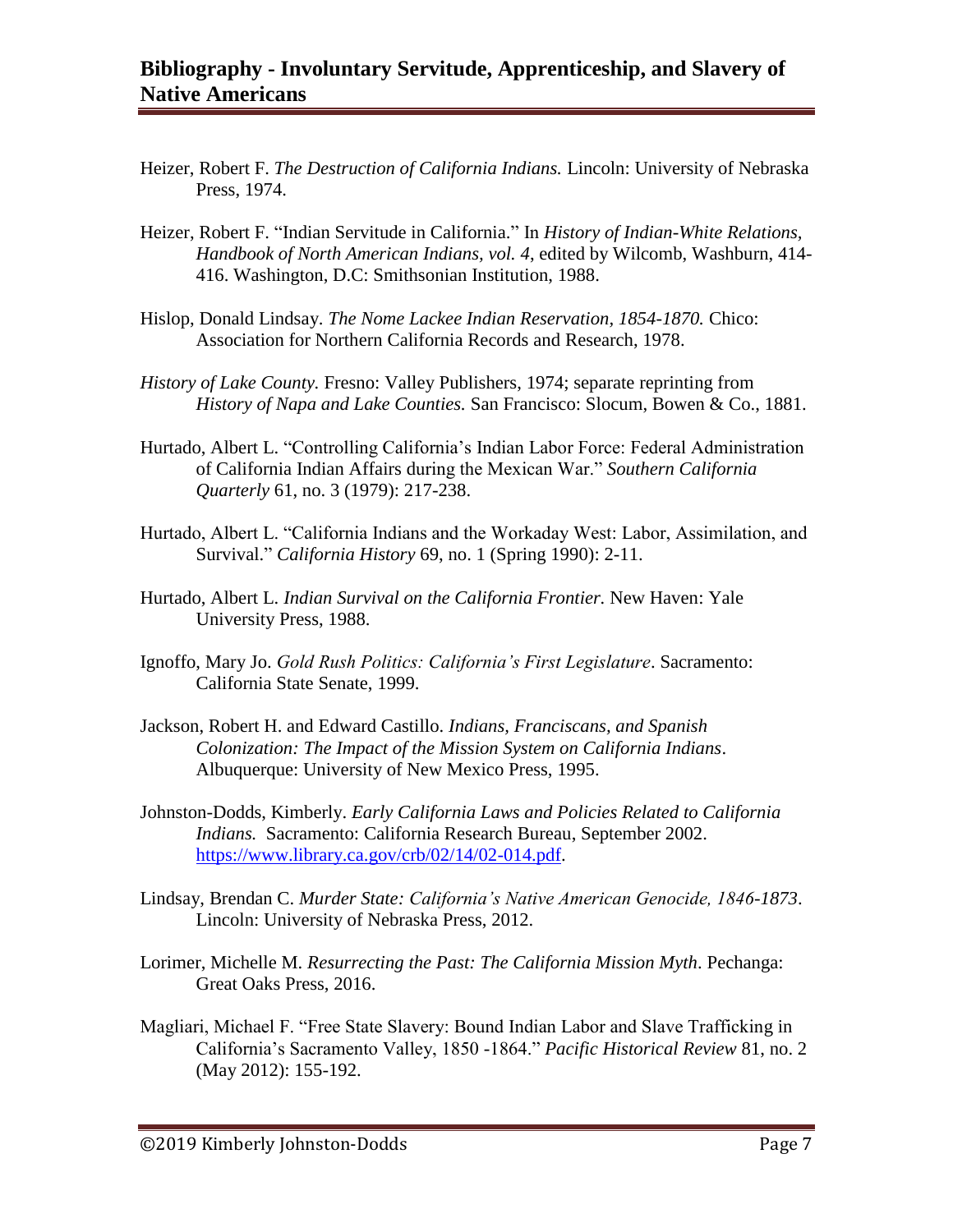- Magliari, Michael, J. "Free Soil, Unfree Labor: Cave Johnson Couts and the Binding of Indian Workers in California, 1850-1867." *Pacific Historical Review* 73, no. 3, (2004): 349-389.
- Norton, Jack*. Genocide in Northwestern California: When Our Hearts Cried*. San Francisco: Indian Historian Press, 1979.
- Patterson, Victoria. *The Singing Feather: Tribal Remembrances from Round Valley*. Ukiah: Mendocino County Library, 1990.
- Phillips, George Harwood. *Chiefs and Challengers: Indian Resistance and Cooperation in Southern California (2nd Edition).* Berkeley: University of California Press, 2014.
- Phillips, George Harwood. *Vineyards and Vaqueros: Indian Labor and the Economic Expansion of Southern California, 1771 – 1877*. Norman: University of Oklahoma Press, 2010.
- Phillips, George Harwood. *Indians and Indian Agents: The Origins of the Reservation System in California. 1849-1852*. Norman: University of Oklahoma Press, 1997.
- Phillips, George Harwood. *Indians and Intruders in Central California, 1769-1849*. Norman: University of Oklahoma Press, 1993.
- Phillips, George Harwood. "Indians and the Breakdown of the Spanish Mission System in California." In *New Spain's Northern Frontier: Essays on Spain in the American West 1540-1821*, edited by David J. Weber, 256-270. Albuquerque: University of New Mexico Press, 1979.
- Rawls, James J. *Indians of California: The Changing Image.* Norman: University of Oklahoma Press, 1984.
- Rawls, James J. "Gold Diggers: Indian Miners in the California Gold Rush." *California Historical Quarterly* 55, no. 1 (Spring 1976): 28-45.
- Ray, Ernestine in Victoria Patterson, ed, *The Singing Feather, Tribal Remembrances from Round Valley.* Ukiah: Mendocino County Library, 1990.
- Sandos, James A. "Between Crucifix and Lance: Indian-White Relations in California, 1769-1848." In *Contested Eden: California Before the Gold Rush*/*California History*, Ramón A. Gutiérrez and Richard J. Orsi (eds). Edited by Ramón A. Gutiérrez and Richard J. Orsi, 196-229. Berkeley: University of California Press/California Historical Society, Summer/Fall 1997.
- Scafidi, Susan. "Native Americans and Civic Identity in Alta California." *North Dakota Law Review* 75, no. 3 (1999): 423-448.